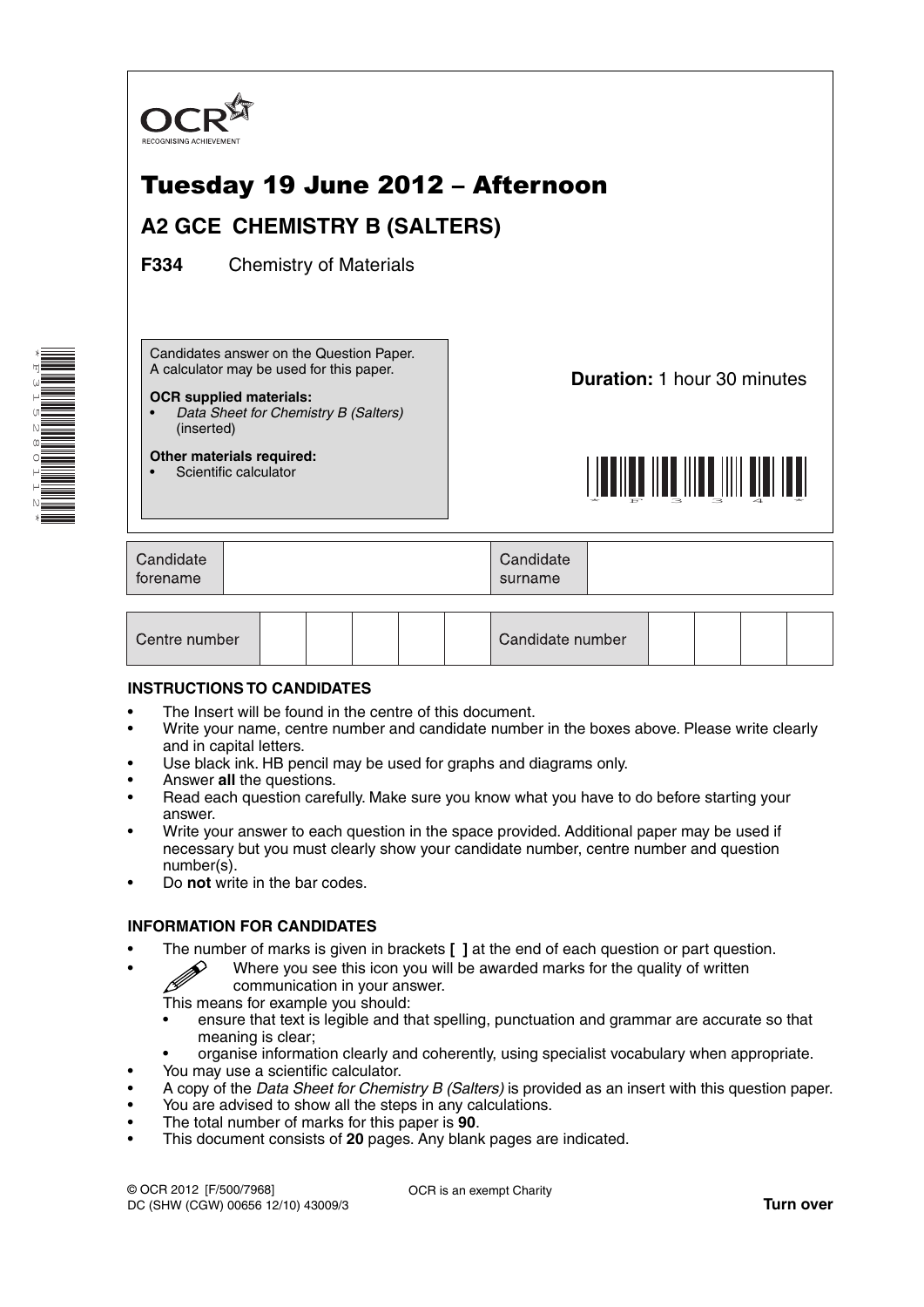### Answer **all** the questions.

**1** PLA is a biodegradable polymer made from corn starch. The structure of part of a PLA chain is shown below.





- **(a) (i)** On the structure of PLA above, circle the repeating unit. **[1]**
	- **(ii)** Give the name of the functional group joining the repeating units.

...................................................................................................................................... **[1]**

 **(b)** In the box below, draw the structural formula of the monomer, **A**, that could be used to form PLA. Water would also be produced in this reaction.



**[1]**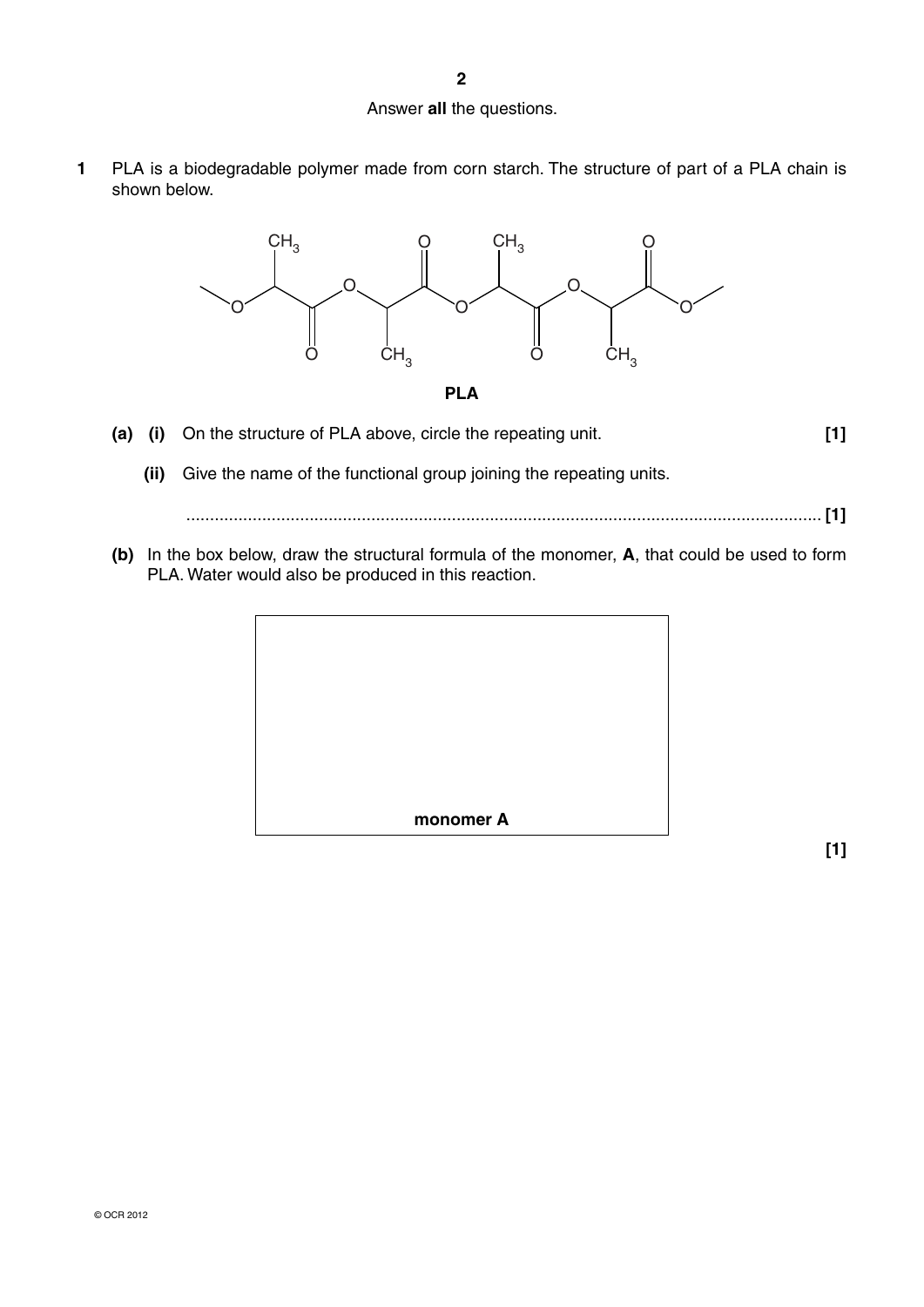**(c)** In practice, monomer **A** cannot be used directly to form PLA because the water produced in the process reacts with the polymer.

Instead, corn starch is processed to form compound **B**. A bond in **B** is then broken and the molecules join together to form PLA.



### **compound B**

- **(i)** On the structure of **B** above, indicate with an arrow a bond that would be broken in this process. **[1]**
- **(ii)** Explain why the process for producing PLA from **B** is more successful than the one starting with **A**.

...........................................................................................................................................

...........................................................................................................................................

- ...................................................................................................................................... **[2]**
- **(iii)** The polymerisation of **B** to form PLA is more environmentally friendly than the reaction using **A**.

Explain why, in terms of atom economy.

 ........................................................................................................................................... ........................................................................................................................................... ...................................................................................................................................... **[2]**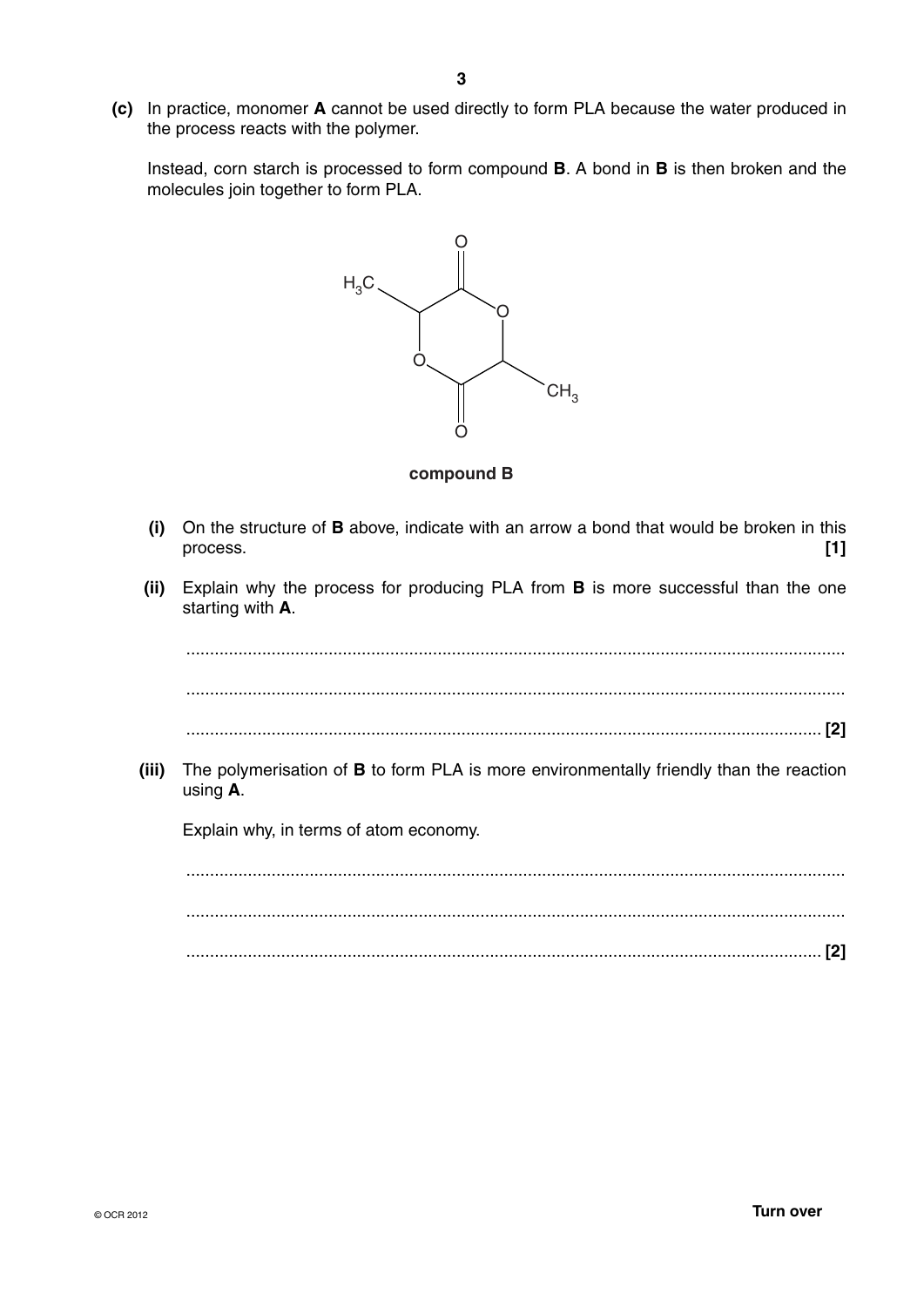**4**

- **(d)** Molecules of compound **B** are chiral. This means that PLA can exist in several different forms.
	- **(i)** Explain what is meant if a molecule is referred to as being *chiral*.

 ........................................................................................................................................... ...................................................................................................................................... **[1]**

 **(ii)** Circle **two** carbon atoms on the structure below that are responsible for **B** being chiral.



**compound B**

**[1]**

- **(e)** Two particular chiral forms of PLA can be blended together to produce a more crystalline material than normal PLA.
	- **(i)** Give the meaning of the term *crystallinity* when it is used to discuss the properties of polymers.

 ........................................................................................................................................... ........................................................................................................................................... ...................................................................................................................................... **[1]**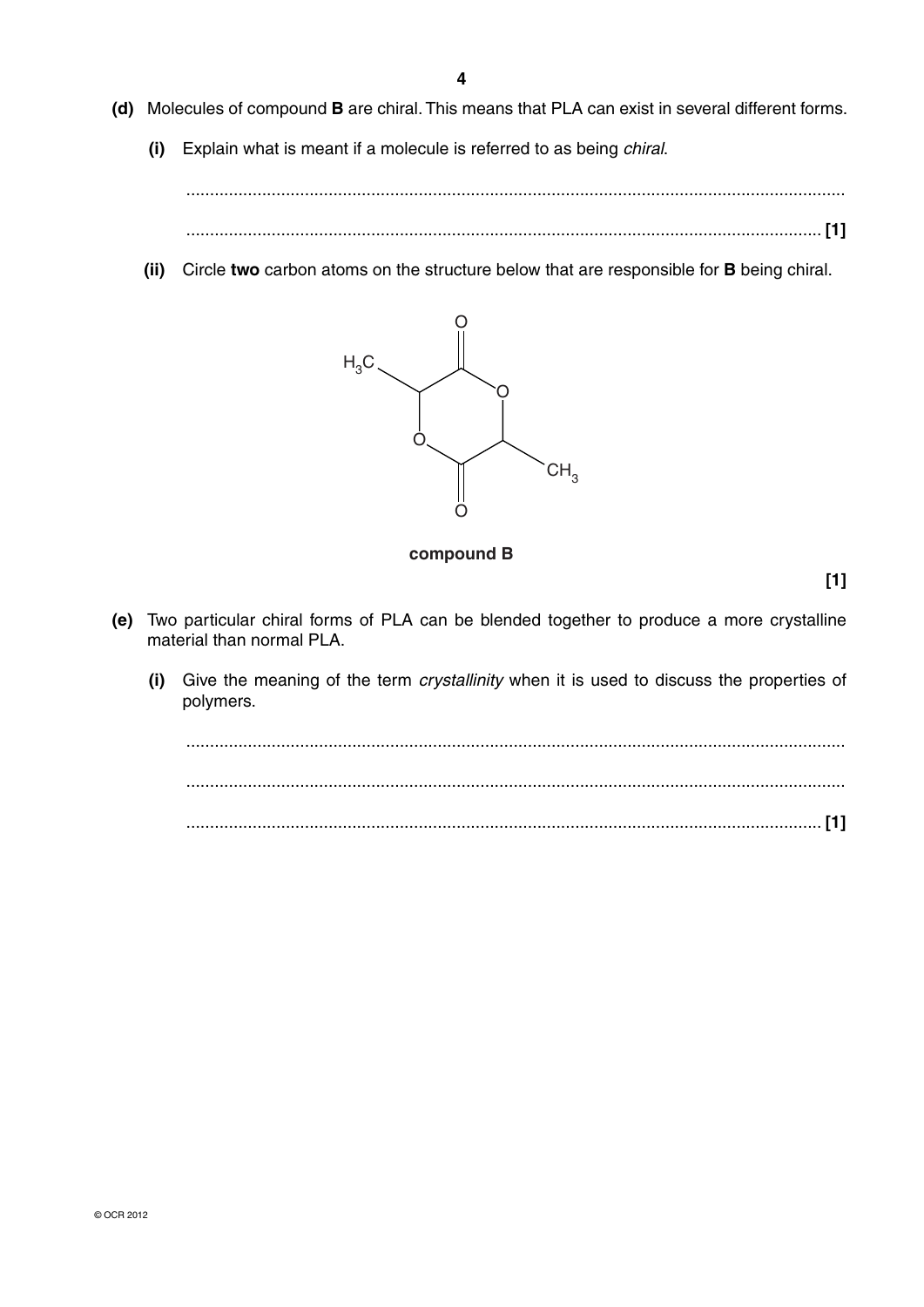- $(ii)$ The physical properties of a polymer depend on temperature.
	- **Describe** the properties of a polymer at temperatures above its  $T_{\text{m}}$ .
	- Describe and explain the properties of a polymer at temperatures below its  $T_{\alpha}$ .
	- Suggest a reason why the blended polymer has a higher  $T<sub>m</sub>$  than normal PLA.



In your answer, you should clearly relate the difference in  $T_m$  of the polymers to the intermolecular bonds between the polymer chains.

PLA has some similar uses to poly(ethene). In addition to its biodegradability, suggest one  $(f)$ reason why PLA is considered to be a 'greener' product than poly(ethene).

[Total: 17]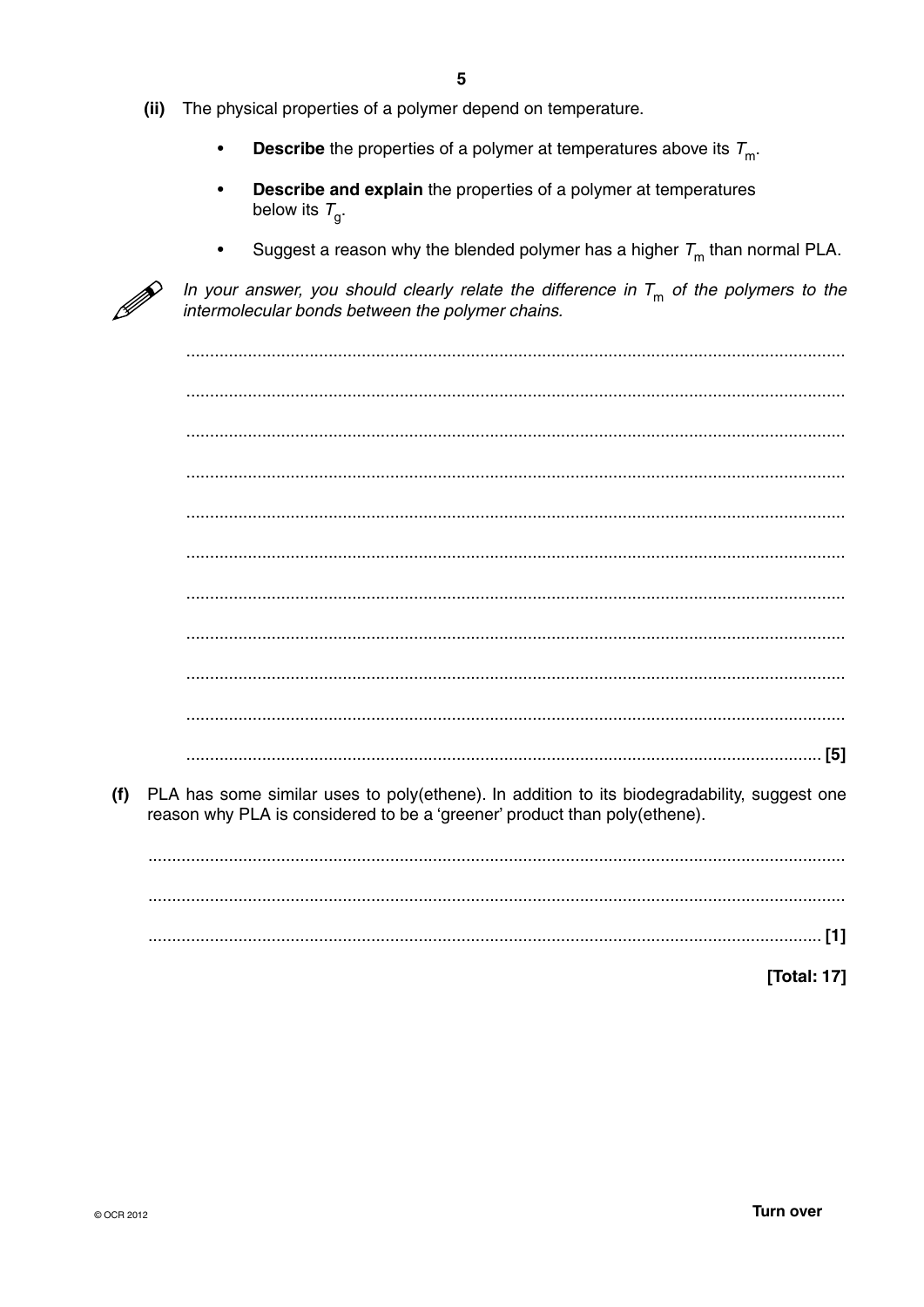**2** The main ore of chromium contains iron(II) chromite,  $FeCr<sub>2</sub>O<sub>4</sub>$ , from which pure chromium is extracted by the process outlined in the flowchart below.

**6**



 **(ii)** Use oxidation states to determine the elements oxidised in the **roasting** process. Give reasons for your answer.

 ........................................................................................................................................... ........................................................................................................................................... ........................................................................................................................................... ...................................................................................................................................... **[3]** (iii) Give the systematic name of  $\text{Na}_2\text{CrO}_4$ .

 $\rightarrow$ 

**(b)** Write a balanced equation for the reaction of  $\text{Na}_2\text{CrO}_4$  with  $\text{H}_2\text{SO}_4$ .

State symbols are not required.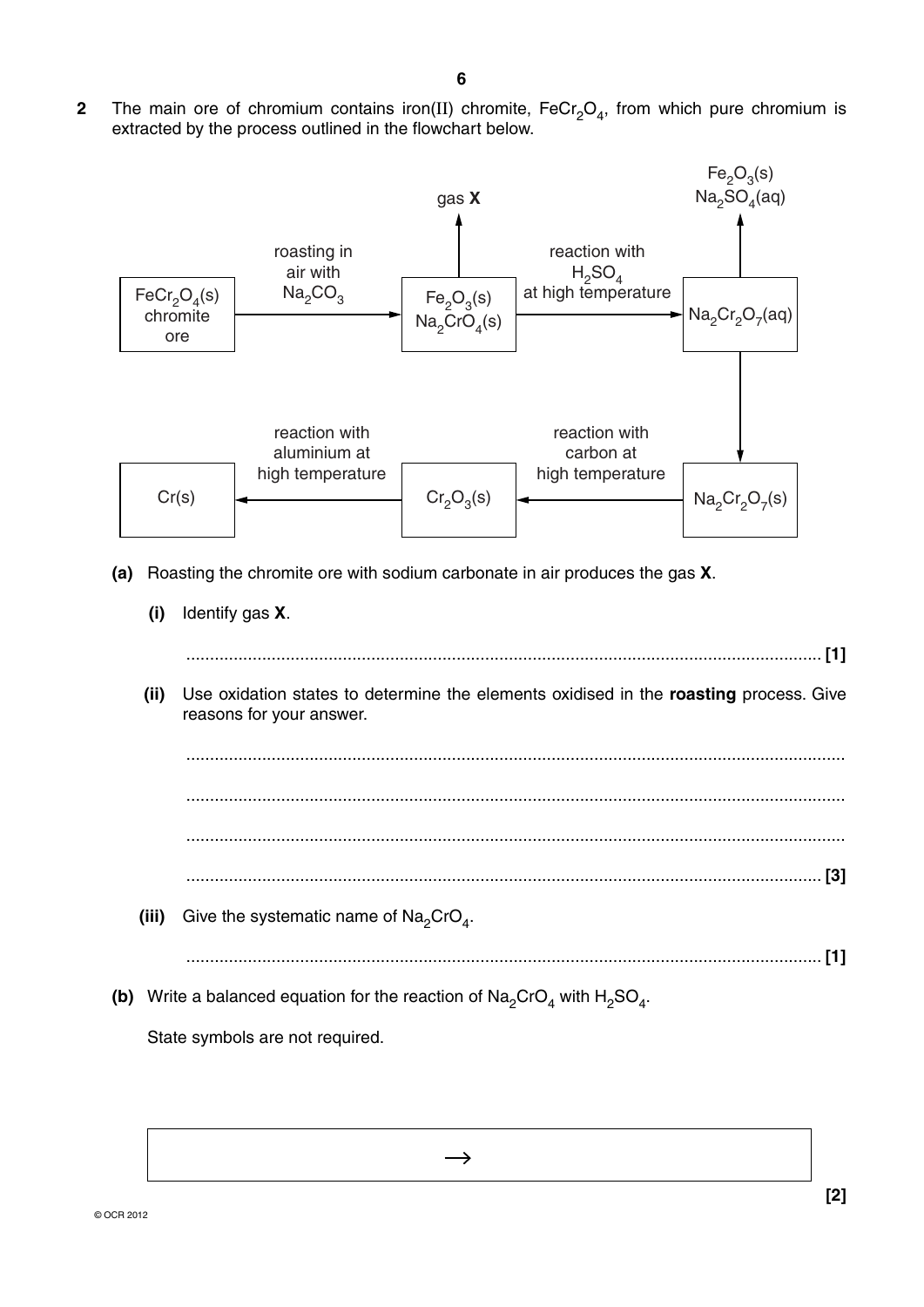**(c)** Suggest a method for removing  $Fe<sub>2</sub>O<sub>3</sub>$  from the mixture formed after the reaction with sulfuric acid. .............................................................................................................................................. **[1] (d)** Iron is made from its ores by carbon reduction. Using this information and evidence from the flowchart, compare the relative oxidising strengths of  $Fe<sub>2</sub>O<sub>3</sub>$  and  $Cr<sub>2</sub>O<sub>3</sub>$ . ................................................................................................................................................... ................................................................................................................................................... .............................................................................................................................................. **[1]**

# **QUESTION 2 CONTINUES ON THE NEXT PAGE**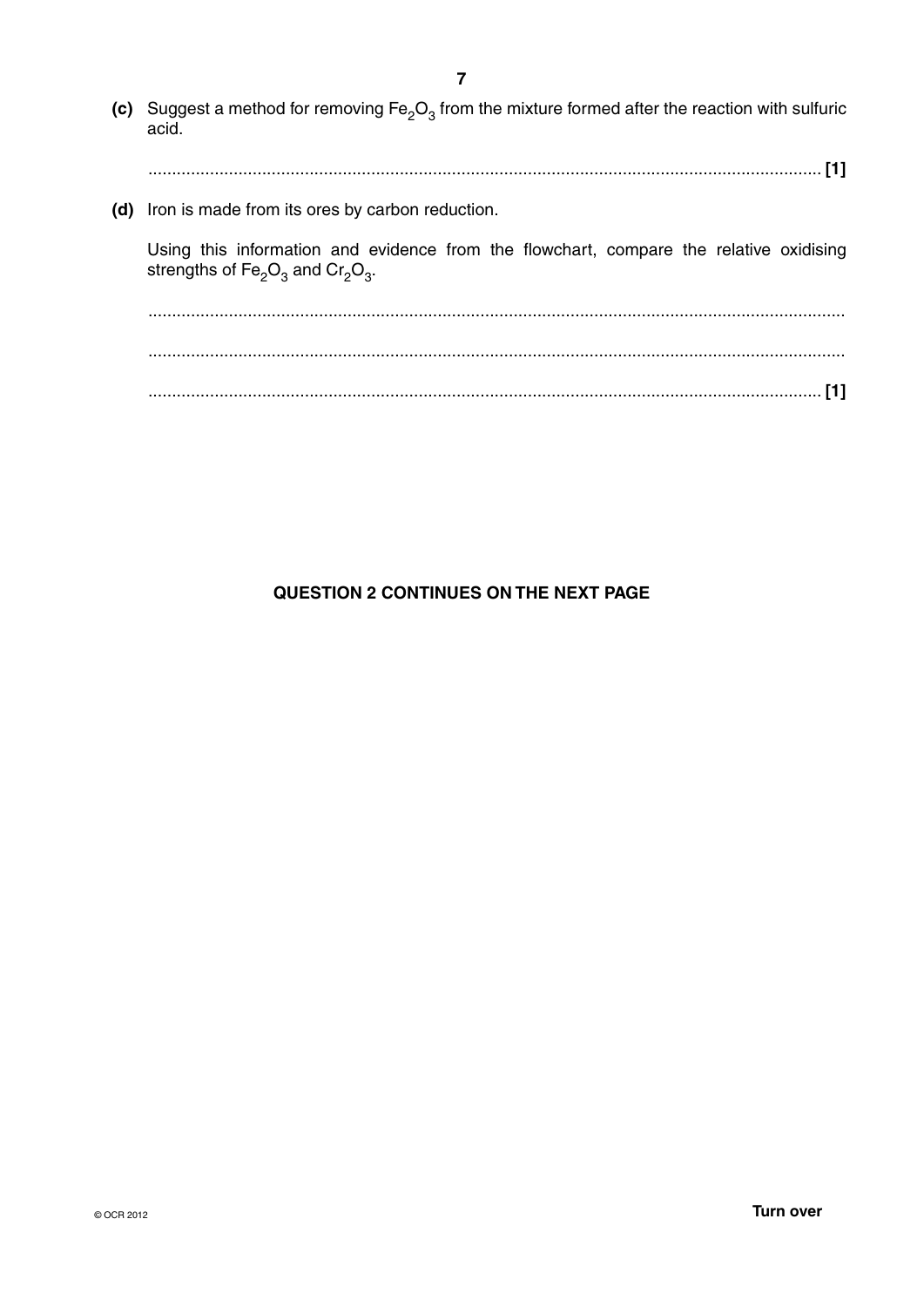- **(e)** A student further investigated the redox chemistry of chromium by measuring  $E^{\Phi}$  values.
	- **(i)** Complete the diagram below to show a cell that could be used to measure the standard electrode potential,  $E^{\theta}$ , of the Cr<sup>3+</sup>(aq)/Cr(s) half-cell.

Label the diagram and state the standard conditions.



**[3]**

(ii) A student recorded a value of  $-0.74V$  for the standard electrode potential,  $E^{\phi}$ , of the  $Cr^{3+}(aq)/Cr(s)$  half-cell.

> Write an ionic equation, with state symbols, for the overall reaction taking place in the student's cell in **(i)** when the cell is operating.

> > $\rightarrow$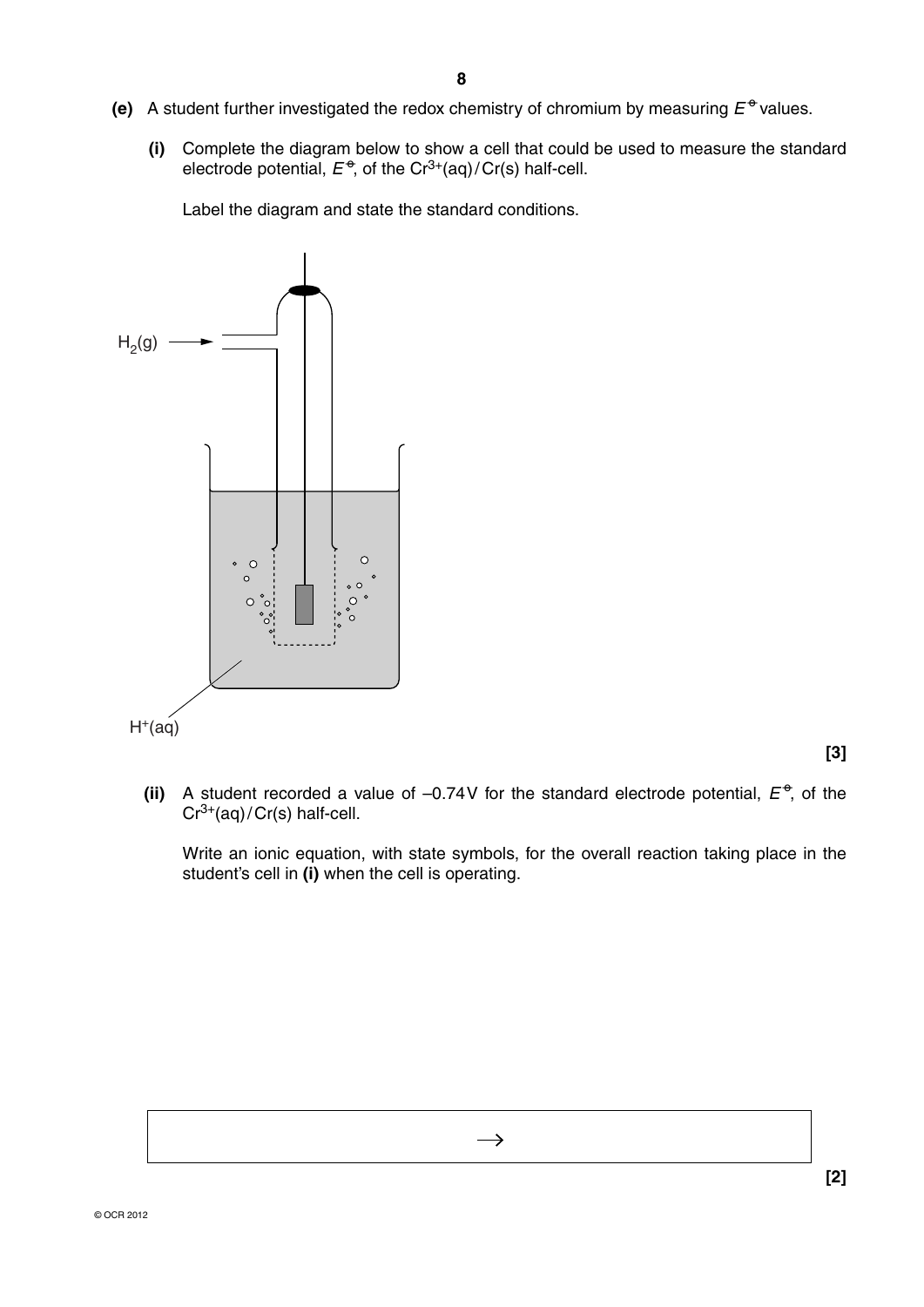$(iii)$ The student also measured a value of -0.44V for the standard electrode potential,  $E^{\theta}$ , of the  $Fe^{2+}(aq)/Fe(s)$  half-cell.

The student then used the two  $E^{\oplus}$  measurements to conclude **incorrectly**:

 $Cr^{3+}$ (aq) is a stronger oxidising agent than Fe<sup>2+</sup>(aq) because the *electronegativity* of Cr is larger than that of Fe.'

- Explain the meaning of the term electronegativity.
- Give the correct conclusion with reasoning.

(f) Hydrated chromium(III) salts react with water to set up the equilibrium below.

 $[Cr(H<sub>2</sub>O)<sub>6</sub>]^{3+} + H<sub>2</sub>O \rightleftharpoons [Cr(H<sub>2</sub>O)<sub>5</sub>OH]<sup>2+</sup> + H<sub>3</sub>O<sup>+</sup>$ 

Explain why this is an example of an acid-base equilibrium.

Give the two chemical species that are acting as acids.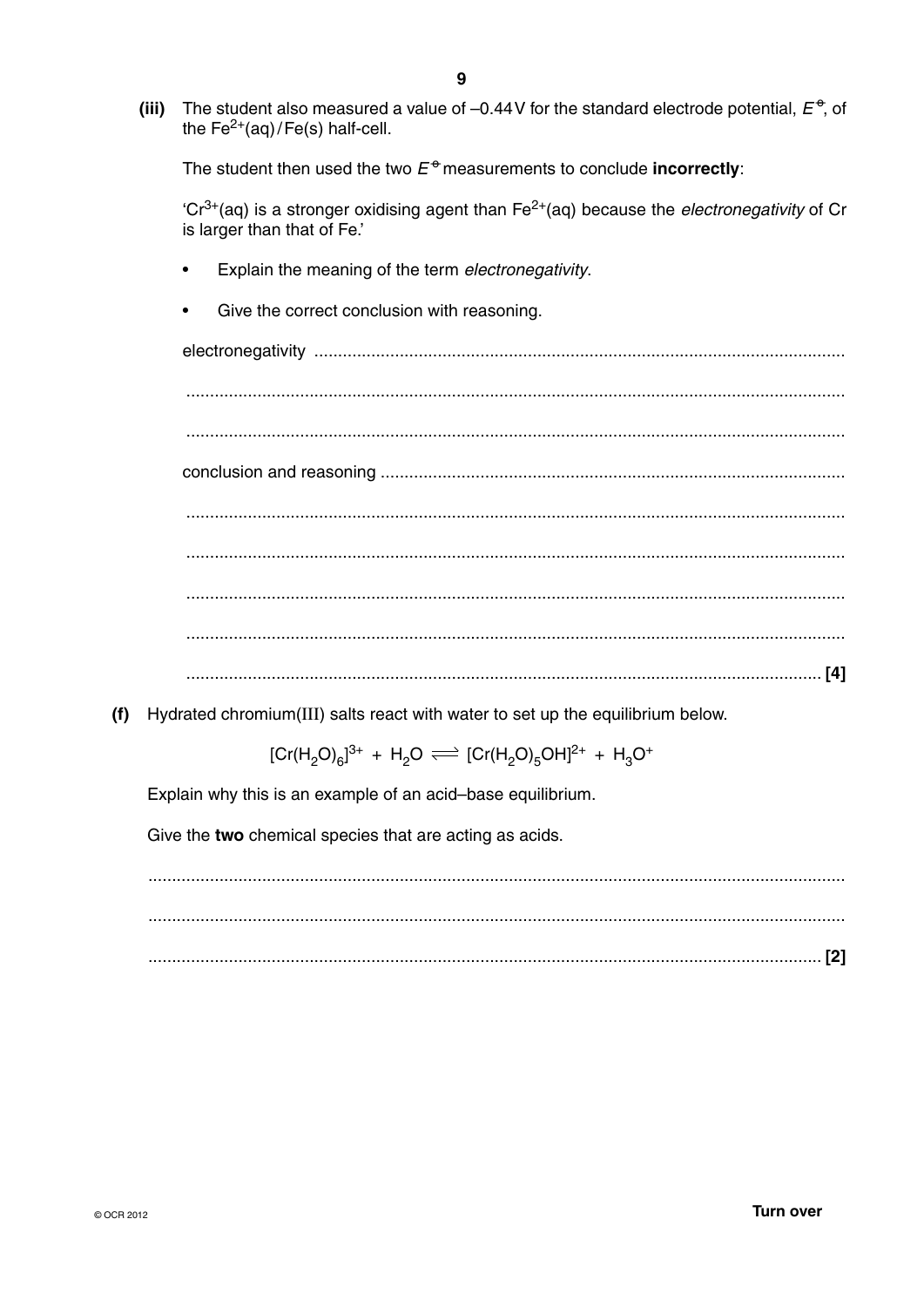**(g)** Chromium(III) forms a complex ion with the bidentate ligand H<sub>2</sub>NCH<sub>2</sub>CH<sub>2</sub>NH<sub>2</sub>.

**(i)** Name the ligand H<sub>2</sub>NCH<sub>2</sub>CH<sub>2</sub>NH<sub>2</sub>. ...................................................................................................................................... **[1]**

**(ii)** Draw a '*dot-and-cross*' diagram for H<sub>2</sub>NCH<sub>2</sub>CH<sub>2</sub>NH<sub>2</sub>.

# **[2]**

**(iii)** Use your answer to (ii) to explain why H<sub>2</sub>NCH<sub>2</sub>CH<sub>2</sub>NH<sub>2</sub> is a *bidentate ligand*.

 ........................................................................................................................................... ........................................................................................................................................... ...................................................................................................................................... **[2] (h)** The formula of the complex ion formed between chromium(III) and the ligand  $\text{H}_{2}$ NCH $_{2}$ CH $_{2}$ NH $_{2}$  is [Cr(H $_{2}$ NCH $_{2}$ CH $_{2}$ NH $_{2})_{3}$ ] $^{3+}.$ **(i)** State the coordination number of Cr<sup>3+</sup> in the complex. ...................................................................................................................................... **[1] (ii)** Draw a diagram to show the three-dimensional shape of this complex ion.

| [2]                                                                                                        |       |
|------------------------------------------------------------------------------------------------------------|-------|
| State the bond angle formed by a ligand–Cr–ligand bond.                                                    | (iii) |
|                                                                                                            |       |
| Use your diagram from (ii) to suggest a reason why this complex ion can exist as optical<br>stereoisomers. | (iv)  |
|                                                                                                            |       |
|                                                                                                            |       |
| lTotal: 301                                                                                                |       |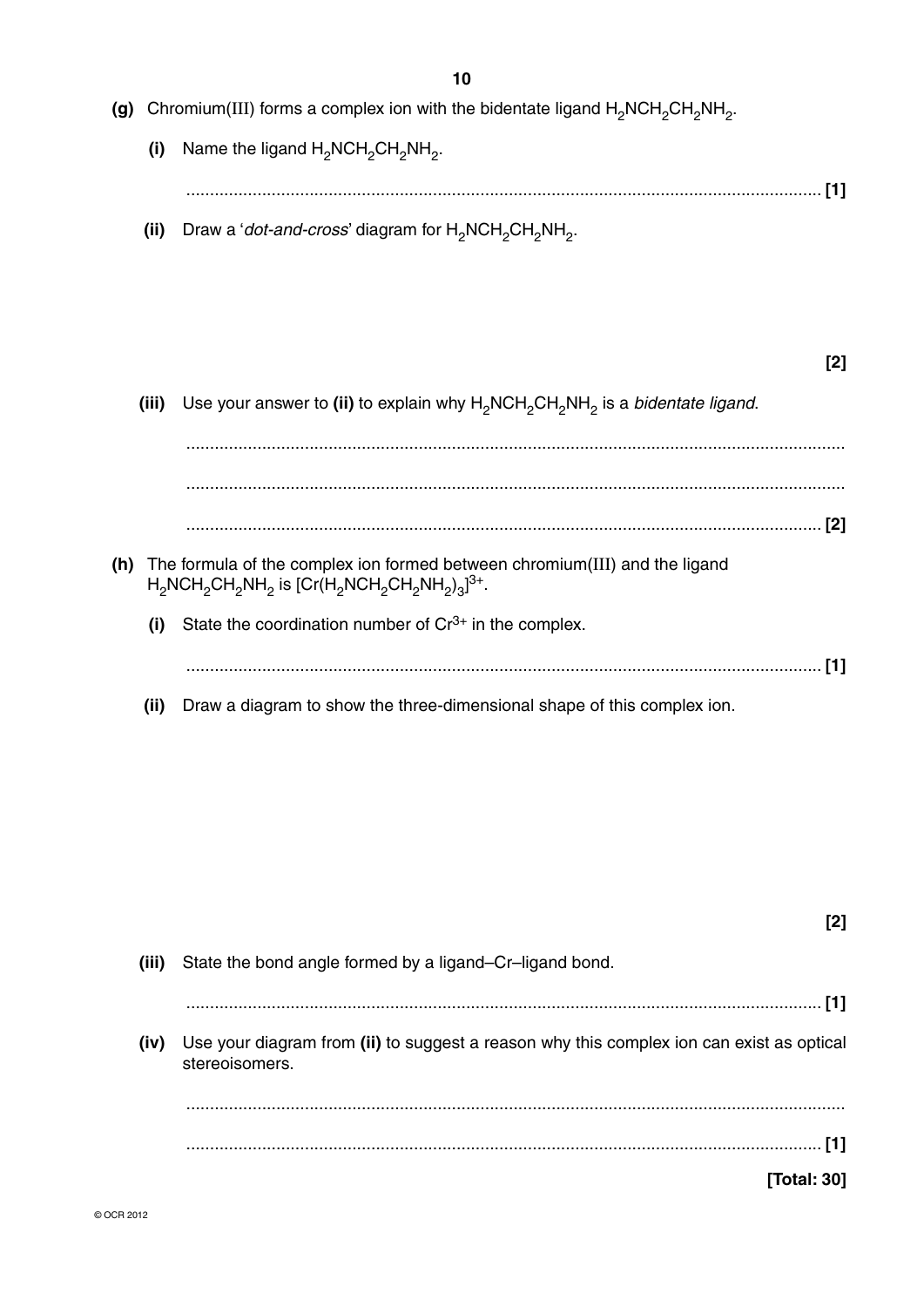**3** Casein is a protein found in cows' milk. The tripeptide shown below illustrates a common amino acid sequence in the peptide chains found in casein.



 **(a)** Underline **one** of the following terms which best describes the reaction in which proteins are formed from amino acids.

| acid-base | addition | condensation | dehydration | redox |  |
|-----------|----------|--------------|-------------|-------|--|
|           |          |              |             |       |  |

- **(b)** The sequence of amino acids in the tripeptide shown above can be represented as Tyr–Gly–Ile.
	- **(i)** Give the chemical reagent and conditions used in the laboratory to break down casein into its constituent amino acids.

reagent .............................................................................................................................. conditions ..................................................................................................................... **[2]**

 **(ii)** In the space below, draw the structural formula of the amino acid represented by Tyr.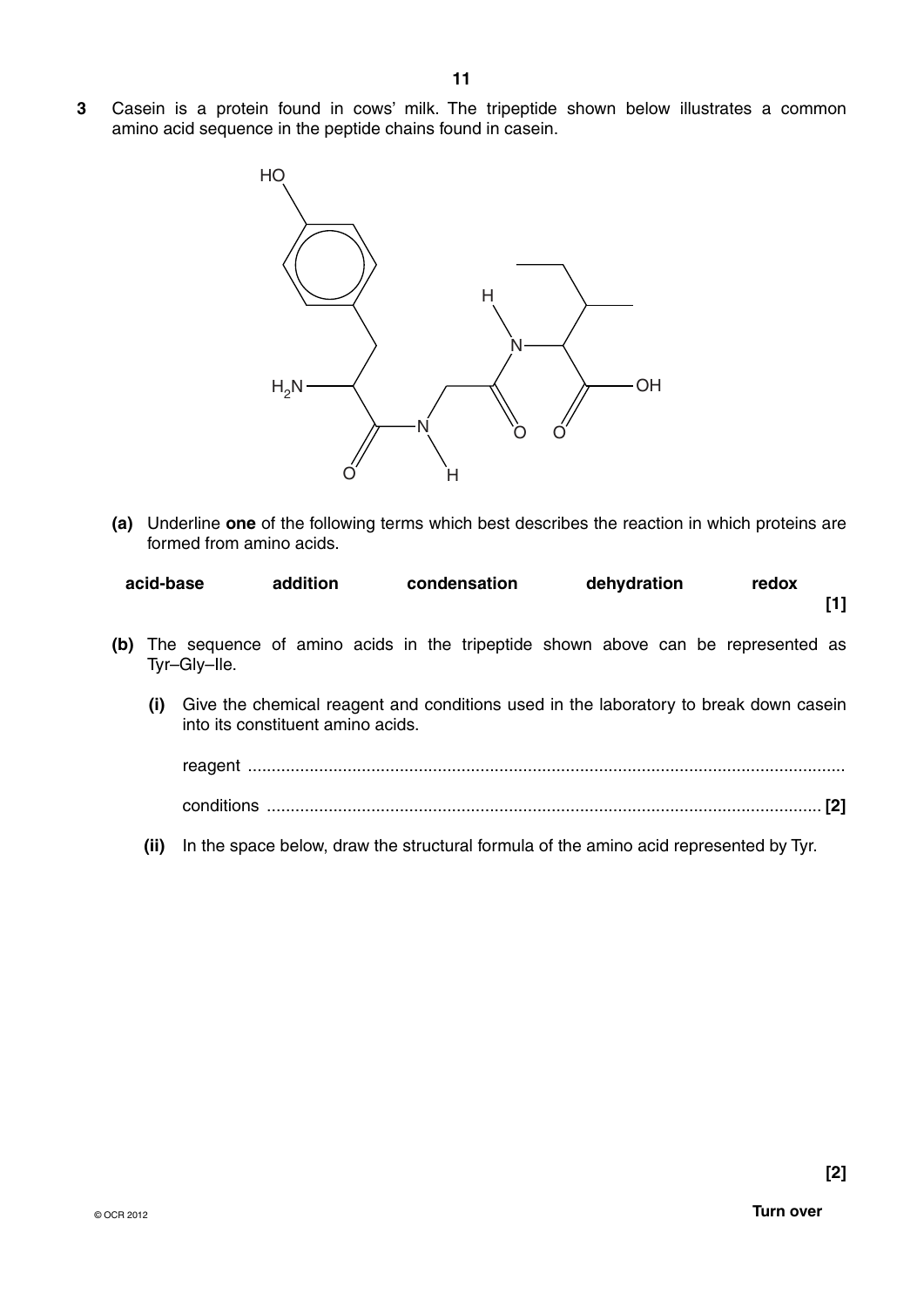**(c)** A student set out to follow the rate of enzyme-catalysed breakdown of casein by attempting to use a colour-change reaction to measure the rate of production of Tyr.

The student added iron(III) chloride to the reaction mixture at pH 7.

 **(i)** Give the name of the technique the student would use to measure the change in concentration of Tyr.

...................................................................................................................................... **[1]**

 **(ii)** Describe and explain what happens when iron(III) chloride is added to Tyr.

 ........................................................................................................................................... ...........................................................................................................................................

...................................................................................................................................... **[2]**

- **(d)** Casein, unlike enzymes, does not have a protein tertiary structure and so is relatively unaffected by small changes in pH.
	- **(i)** Explain the term *tertiary structure*.

 ........................................................................................................................................... ...................................................................................................................................... **[1]**

 **(ii)** Explain why a protein with a tertiary structure is affected by pH change.

In your answer give a group that would be affected by lowering the pH, stating what is formed.

 ........................................................................................................................................... ........................................................................................................................................... ........................................................................................................................................... ...................................................................................................................................... **[2]**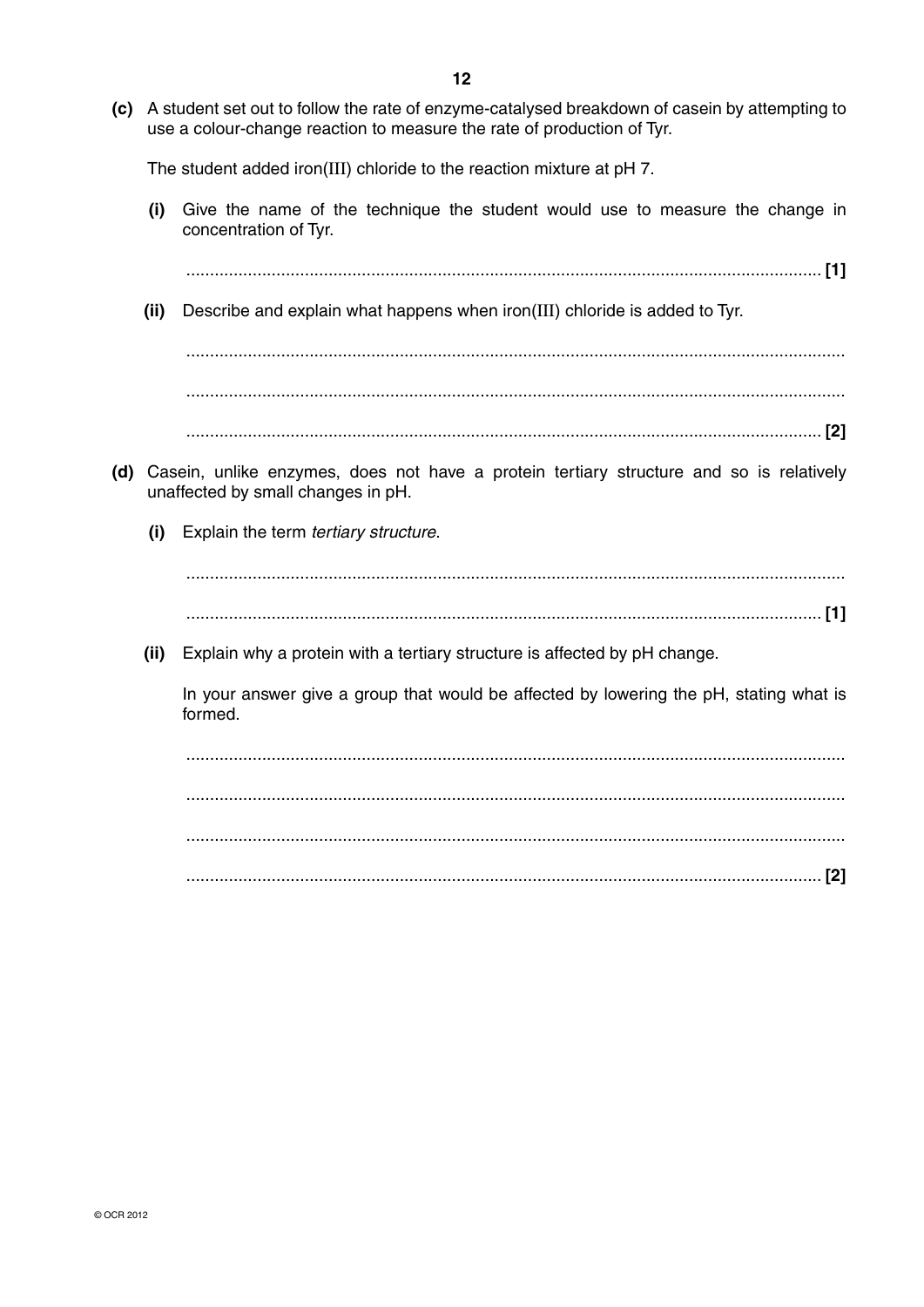**(e)** Casein is insoluble in water forming a milky suspension. The enzyme trypsin will hydrolyse casein forming a clear solution. A student investigated the effect of temperature on the rate of this reaction by measuring the time for the mixture to clear. The student used two test-tubes for each temperature studied, as shown below. Black card was placed behind the test-tubes.



# **QUESTION 3 CONTINUES ON THE NEXT PAGE**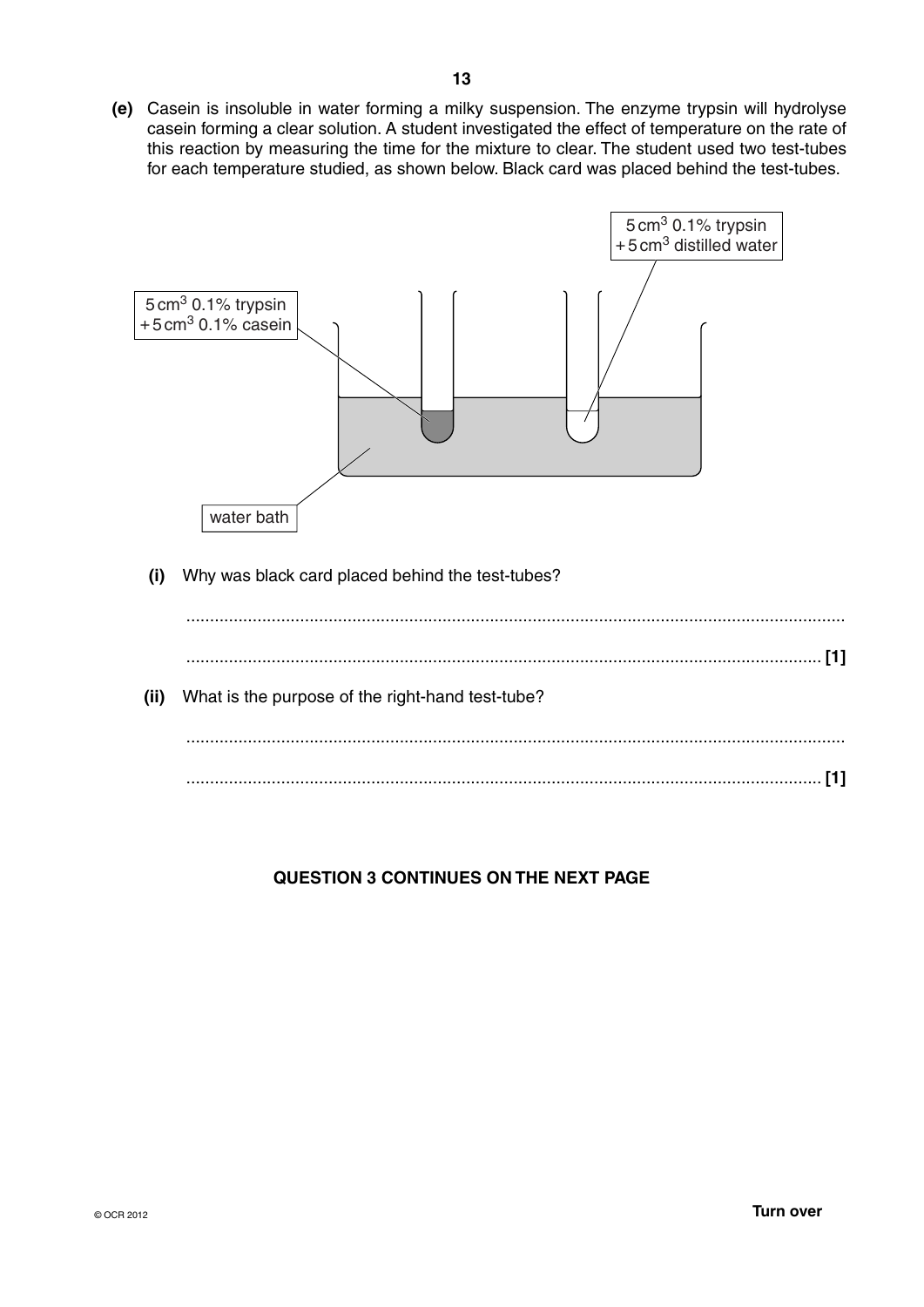

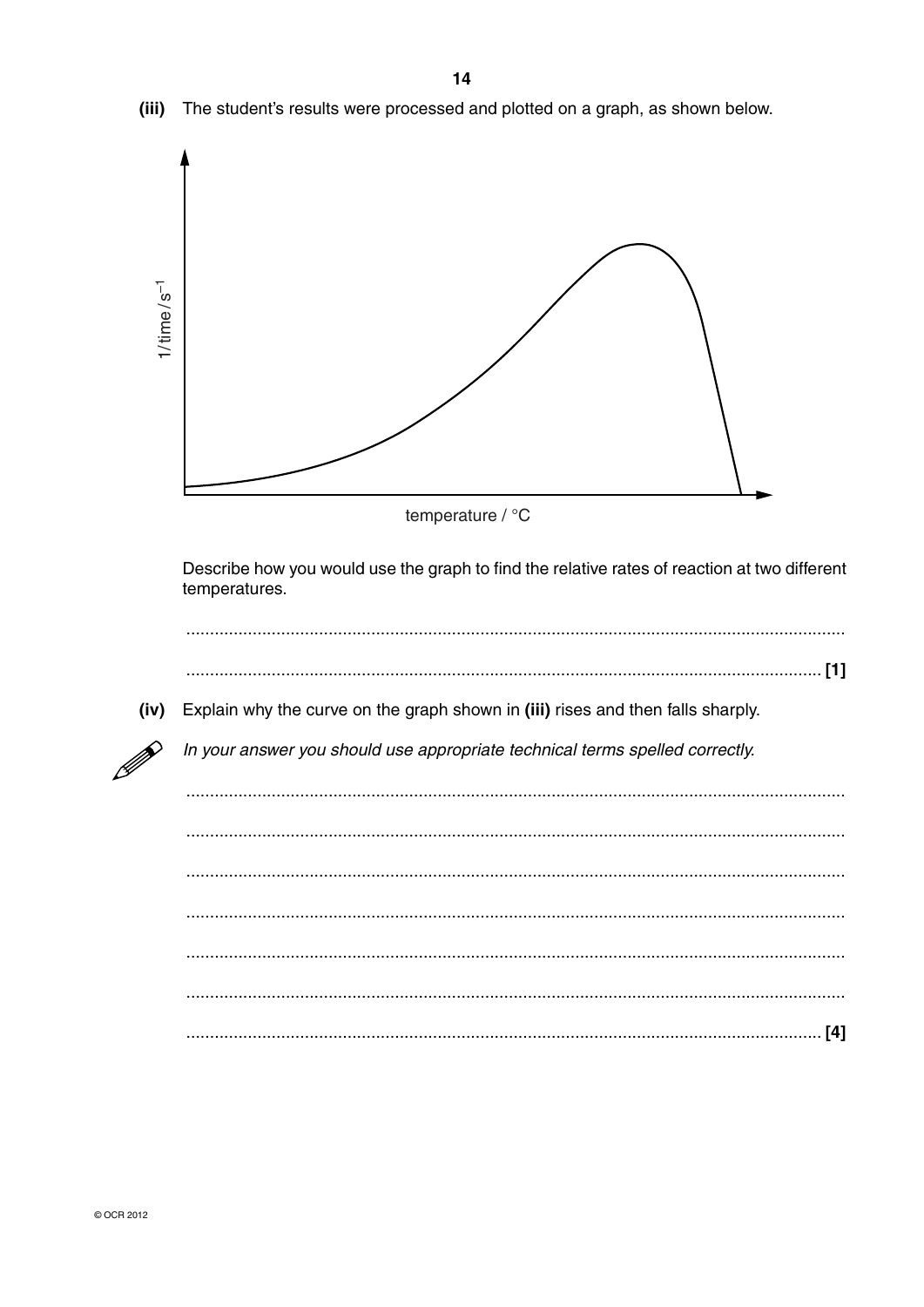Calculate the value of the rate constant at 40 °C and state the units of the rate constant.

Give your answer to an **appropriate** number of significant figures.

rate constant = .................................... units = ................................... **[3]**

 **(g)** The reaction sequence of an enzyme, **E**, with a substrate, **S**, to form the product, **P**, can be represented as shown below.

step 1 step 2 step 3  $E + S \longrightarrow E$ S complex  $\longrightarrow E$ P complex  $\longrightarrow E + P$ 

When the substrate concentration is high, state the order of reaction with respect to the substrate.

Explain your answer.

 ................................................................................................................................................... ................................................................................................................................................... ................................................................................................................................................... .............................................................................................................................................. **[2]**

**[Total: 23]**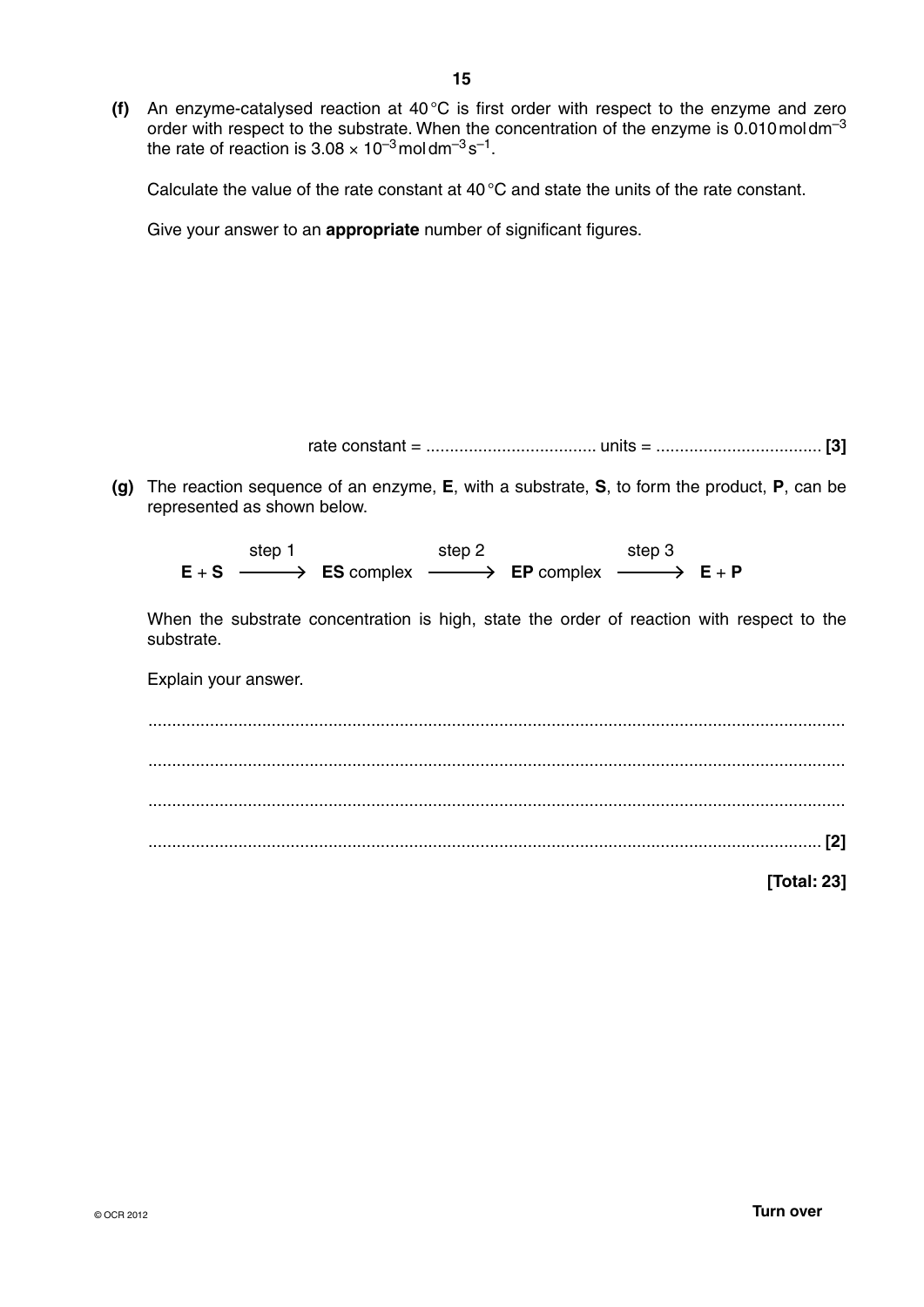**4** Cinnamon oil is thought to have health benefits for people suffering from diabetes as it lowers blood-sugar levels. The oil does not mix with water and is a skin irritant.

Three of the main constituents of the oil are cinnamaldehyde, linalool and eugenol. The structures of these compounds are shown below.



 **(a)** Suggest **one** problem chemists must solve in deciding on a suitable dose of the oil for a diabetic patient.

 ................................................................................................................................................... .............................................................................................................................................. **[1]**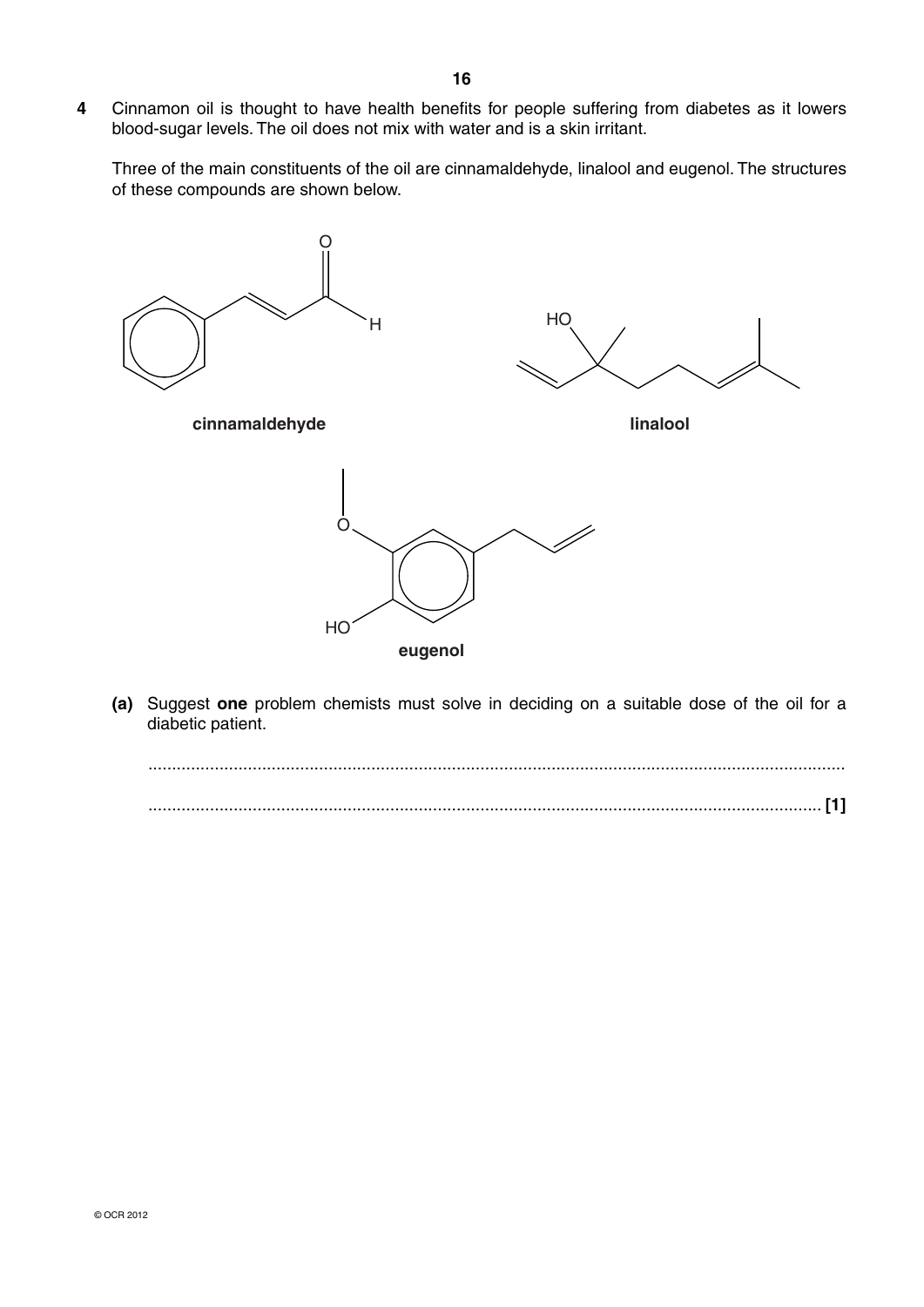(b) Describe how thin-layer chromatography can be used to show that cinnamaldehyde, linalool and eugenol are present in cinnamon oil.

| (c) | Name three functional groups present in eugenol other than a benzene ring.                                                                                                                                                                                                                                                                          |
|-----|-----------------------------------------------------------------------------------------------------------------------------------------------------------------------------------------------------------------------------------------------------------------------------------------------------------------------------------------------------|
|     |                                                                                                                                                                                                                                                                                                                                                     |
|     |                                                                                                                                                                                                                                                                                                                                                     |
|     |                                                                                                                                                                                                                                                                                                                                                     |
| (d) | A student devised a test to distinguish between eugenol and linalool. The student made an<br>aqueous suspension of each compound in a separate test-tube. Sodium hydroxide solution<br>was added to each test-tube and the test-tubes were shaken. The suspension of eugenol and<br>water formed a solution; the linalool in water remained cloudy. |
|     | Explain the difference in behaviour when shaking the two suspensions with aqueous sodium<br>hydroxide.                                                                                                                                                                                                                                              |
|     |                                                                                                                                                                                                                                                                                                                                                     |
|     |                                                                                                                                                                                                                                                                                                                                                     |
|     |                                                                                                                                                                                                                                                                                                                                                     |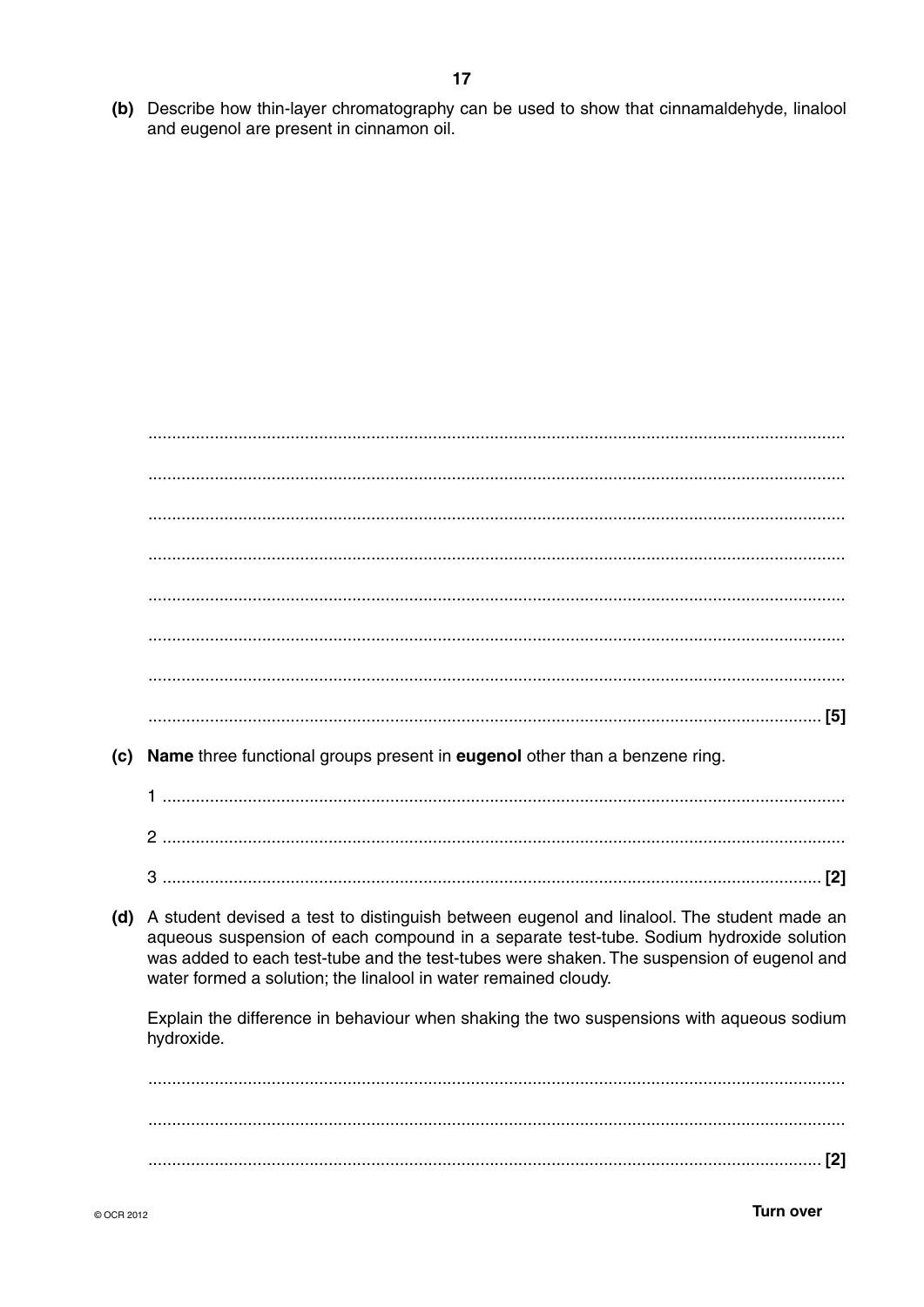

### **cinnamaldehyde**

- **(e)** A student attempts to react cinnamaldehyde with hydrogen. If a reaction takes place, two products, **X** and **Y**, are possible:
	- **X** is formed if just the C=C bond reacts
	- **Y** is formed if the C=C reacts **and** the C=O is reduced to an alcohol.

The student's infrared spectrum of the product of the reaction is shown below.

Use the *Data Sheet* and the spectrum to work out what is produced in the reaction. On the next page, give your reasoning and draw the structure of the compound responsible for the spectrum.

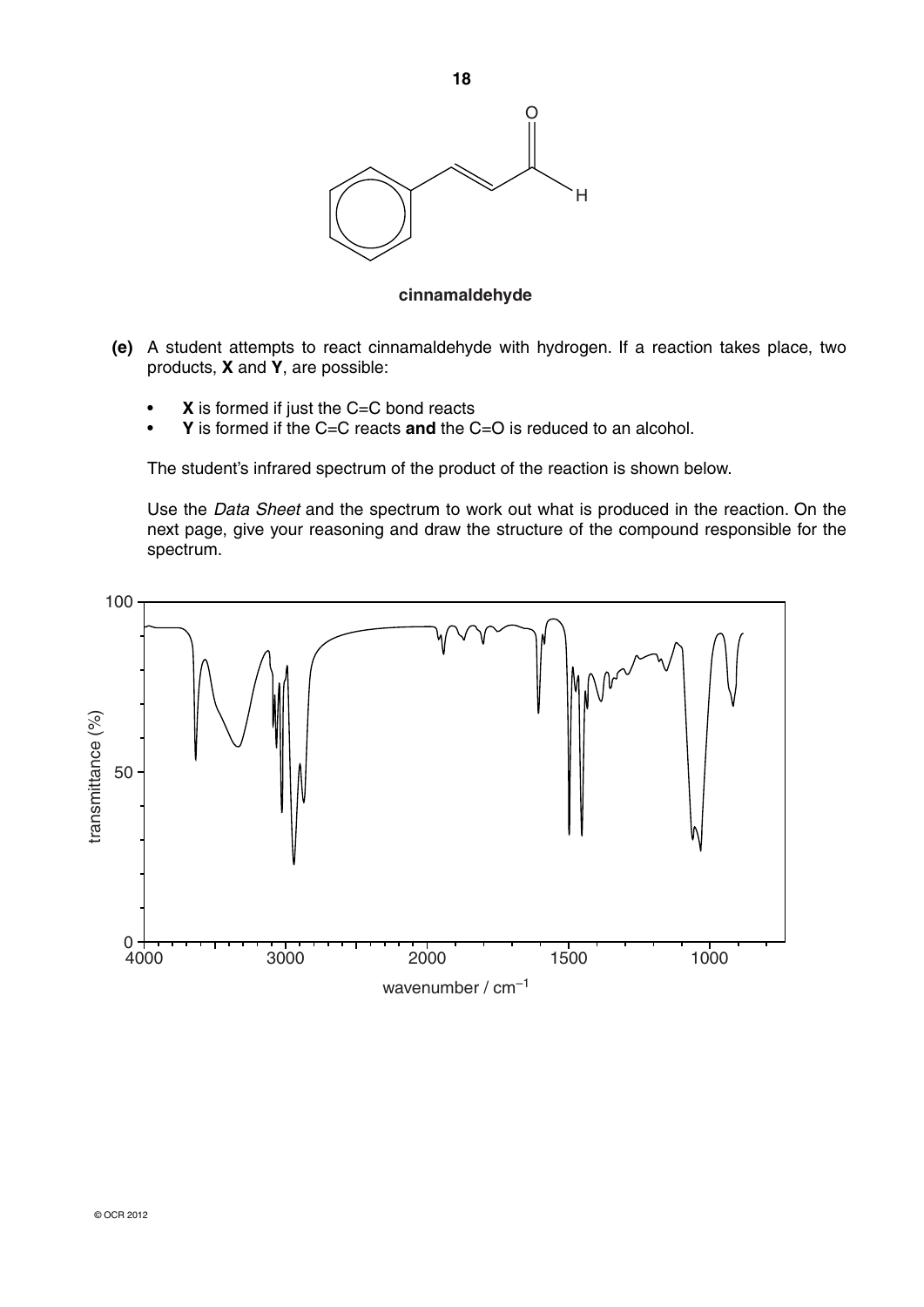# structure of compound responsible for the spectrum

 $[3]$ 

(f) Cinnamaldehyde can be converted to cinnamic acid.

Give the reagents and conditions that are used in the laboratory to convert an aldehyde into a carboxylic acid.

## QUESTION 4 CONTINUES ON THE NEXT PAGE